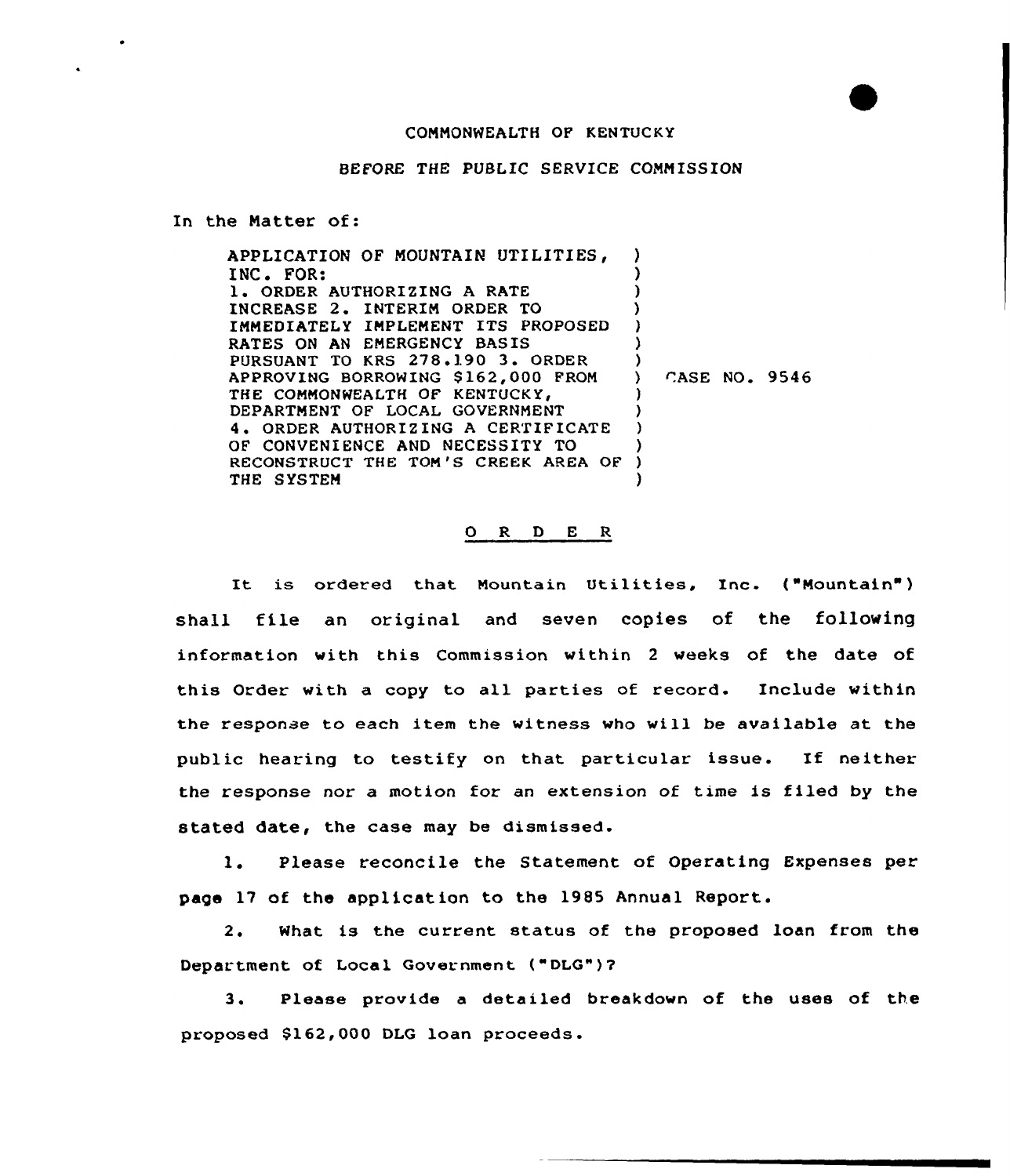4. Provide for each employee during the test period <sup>a</sup> job description, the average number of weekly hours worked performing duties for Mountain, the annual salary and the accounts to which each salary was charged.

5. Please provide the names and job titles of the two recipients of the Family Plan Insurance. In addition, please describe the Employee Holiday Gifts Expense.

6. Please submit copies of all contract agreements entered into by Mountain. Furthermore, provide the amounts paid under each contract, a description of the services received, and the accounts to which the amounts were charged.

7. Provide copies of all loan agreements.

8. Kith regard to the Statement of Monthly Operations for the test year, page 30 of the application, provide an explanation of the \$275 per month expense charged to Account Supplies and Expenses. In addition, please explain the increase in the expense from \$275 to \$533 for the month of December.

9. Per the Utility Plant schedule, page <sup>24</sup> of the application, please provide a detailed description of the Unclassified Utility Plant for the years 1982 through 1985 and explain why these items have not been properly reclassified in accordance with the Uniform System of Accounts.

10. Please state why an adjustment excluding the depreciation expense on the 1976 and 1977 additions should not be made for rate-making purposes since these items are or will be fully depreciated by the 1986 year end. In addition, Mountain proposed

 $-2-$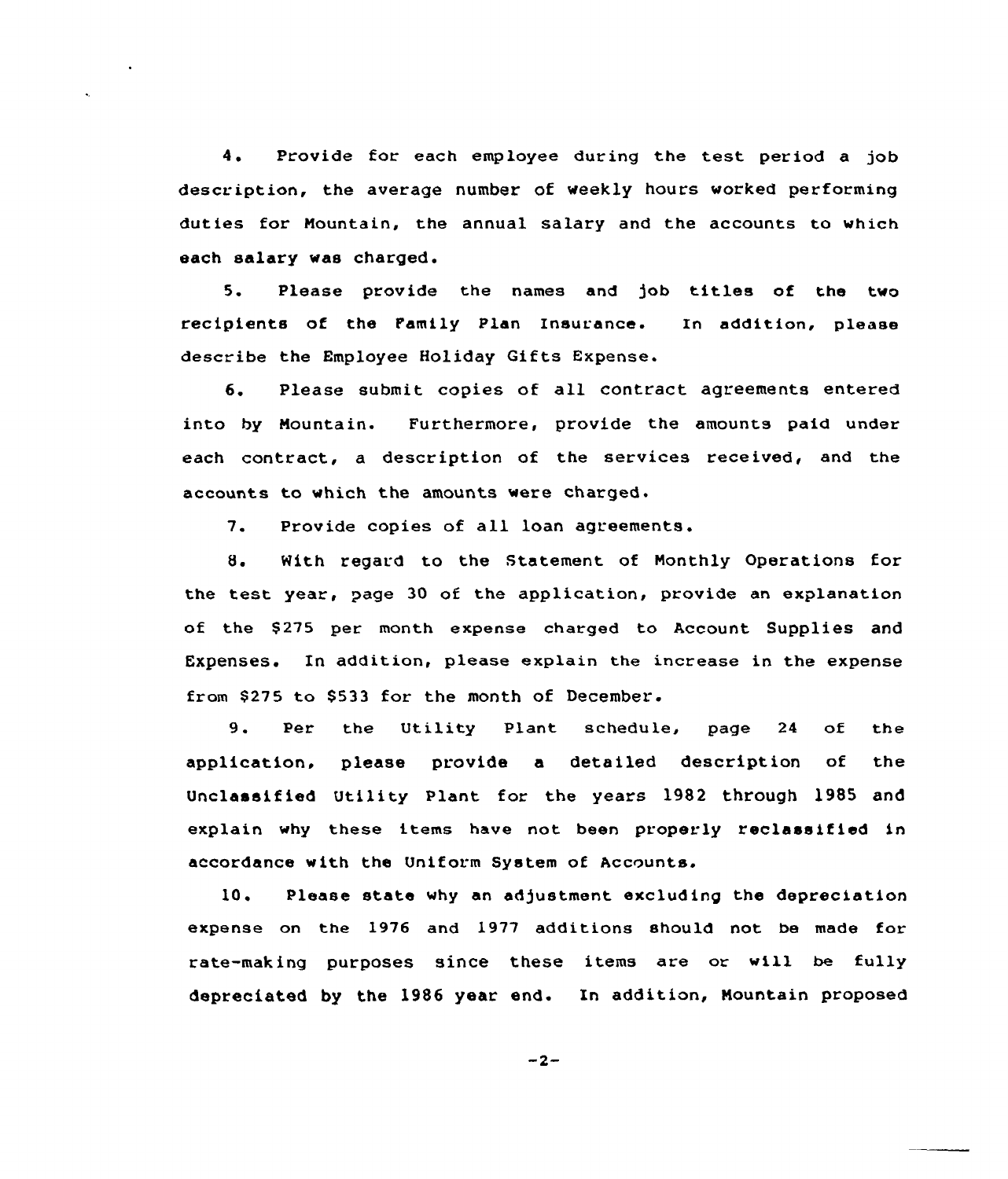an adjustment to increase depreciation expense by \$97 due to assets added in December 1985. Provide the calculations used to determine this adjustment.

ll. With reference to the total Utility Plant, provide <sup>a</sup> schedule of all assets which are not used and/or considered useful for utility operations.

12. Please provide copies of insurance policies in support of the \$3,500 proposed increase in insurance expense. In addition, provide any documented evidence of efforts to obtain bids for similar coverage to assure the lowest cost. Include terms and prices of bids rejected and a copy of written bids.

13. With reference to the Statement of Operating Expenses, page 17 of the Application, provide a detailed analysis of the following expenses. Include in the analysis the check or voucher number, the payee, the amount, the date, and a description of the services, materials and/or labor provided in each transaction. Items of less than \$50 may be grouped with a general description of the costs included in each group.

|                | a. Maintenance of Meters    | \$2,250 |
|----------------|-----------------------------|---------|
| ь.             | Other taxes and assessments | 2,254   |
| $\mathbf{c}$ . | Rents                       | 3,367   |
|                | d. Transportation Expenses  | 4.859   |
| е.             | Office Supplies and Expense | 4,814   |

14. Mountain estimated the cost of the rate case expense to be S1,500. Please provide a schedule of the expenses already incurred including a description, the date they were incurred, and the account to which they were charged. In addition, provide a detailed breakdown of anticipated expenses to be incurred which are associated with this rate case.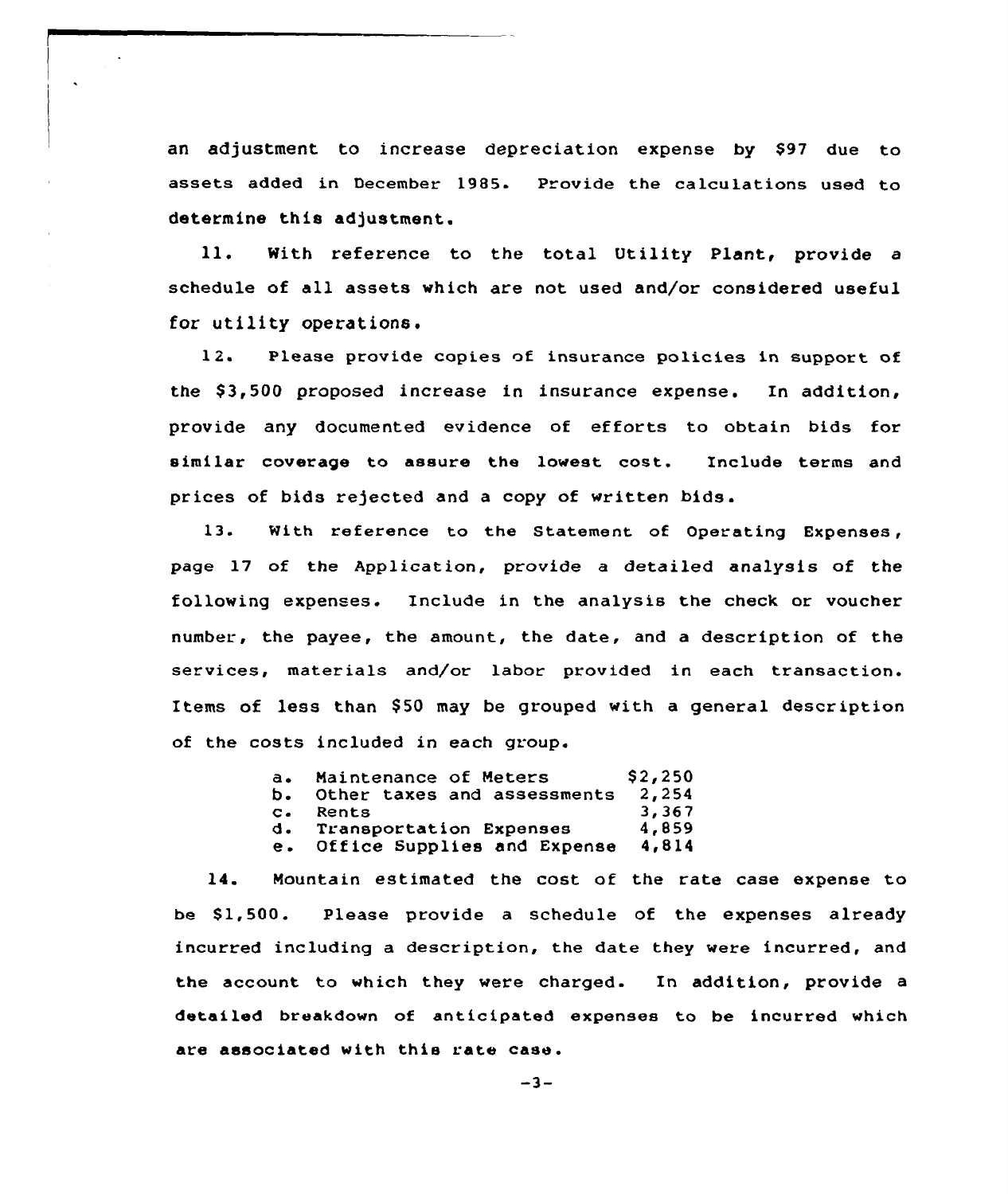15. Please provide the amount of dividends declared and paid during the past 5 years.

16. Why wasn't Nountain furnished a map by Gas Nanagement showing the system as-built once the construction of the system was completed?

17. Between November 1984, and the present what efforts has Mountain made to resolve any dispute with Gas Nanagement regarding the system map2

18. When Nountain's application to the Department of Local Government's Gas System Restoration Program was approved were funds included for as-built drawings of the system? If so, how much? Since the map has not been provided are those funds still available?

19. Why is Mountain negotiating with Baldridge Engineering to provide as-built drawings of the system instead of continuing its efforts to resolve any dispute with Gas Management? Has Mountain paid Baldridge for any services related to developing as-built drawings2

20. Does corrosion exist on any portion of the Mountain system2 If so, identify the section of the system and for each section the number of meter sets, valves and feet of pipe that have active corrosion.

21. Does Mountain agree that a corrosion control program within the meaning of the Commission's gas safety regulations is necessary for a system that uses steel pipeline?

22. Describe Nountain's corrosion control program.

 $-4-$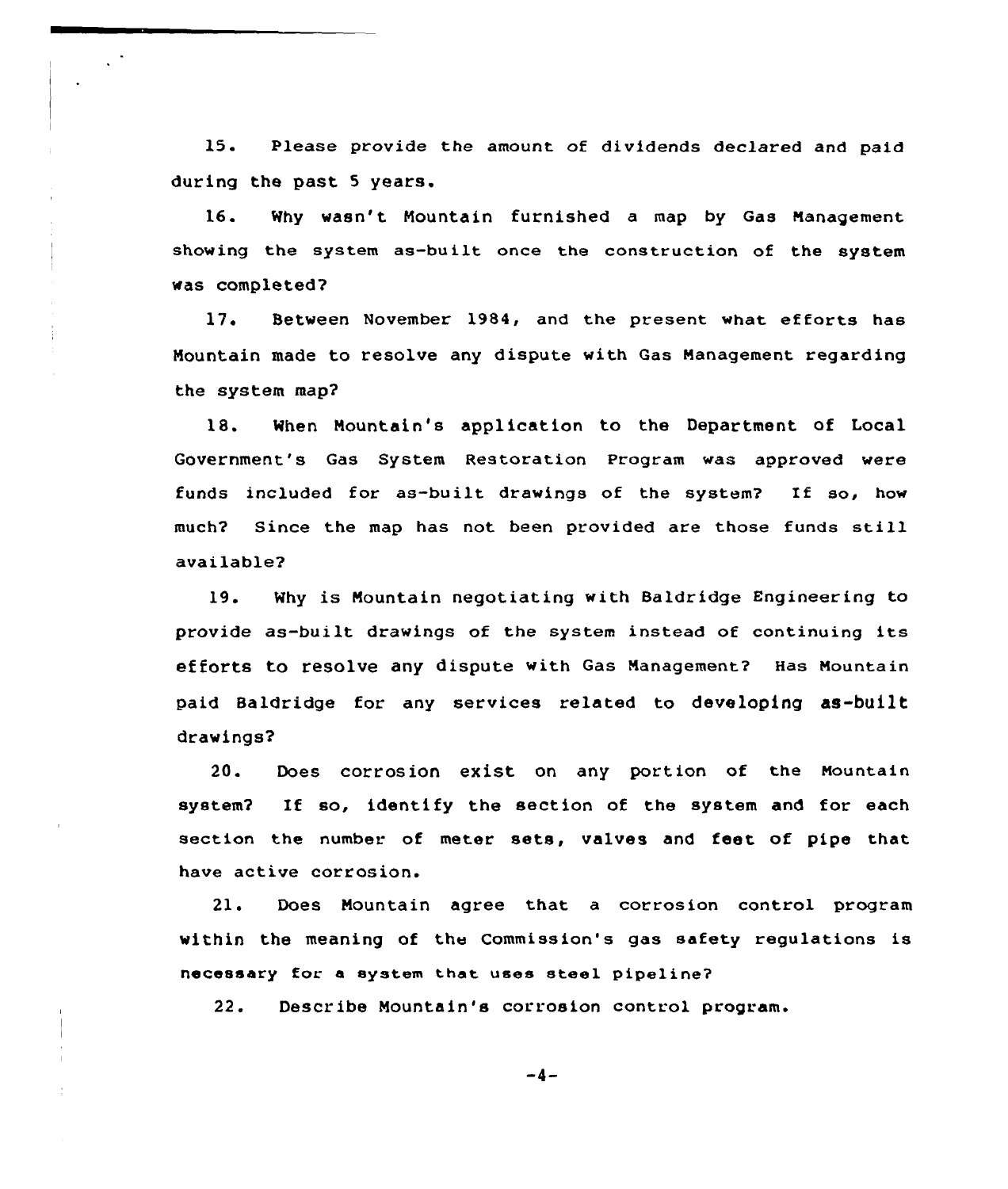23. In the Commission's two most recent safety inspections, November 1984 and December 1985, Mountain has been cited for no records of tests, surveys or inspections regardirg corrosion control measures. Why don't such records exist?

24. How many miles of pipeline, excluding service lines, comprise the Nountain system?

25. Since reconstruction was completed have any leak surveys been conducted? If so, when and by whom? Provide any information relating to when these surveys were conducted, the results and any corrective action that was taken.

26. Mountain advised the Commission in March 1985, that any above-ground, steel valves and piping would be painted in 1985, and that a leak survey would be conducted on the Tom's Creek portion of the Nountain system in 1985. Were these activities completed? When? Who conducted the leak survey? Provide the results of the survey and describe any corrective action that was taken.

 $27.$ Mountain has requested an additional \$15,685 to evaluate and monitor the corrosion condition of its system. For the test period describe what the following funds were used for (as presented on page 17 of its application, Statement of Operating Expenses): mains and service labor  $-$  \$15,018; service supplies and expenses  $-$  \$1,657; and maintenance of lines, \$490.

28. The Commission has approved rates for Mountain in previous cases to provide operating expenses which would allow Nountain to operate in compliance with the Commission's regulations. Such operating expenses have included mains and service

 $-5-$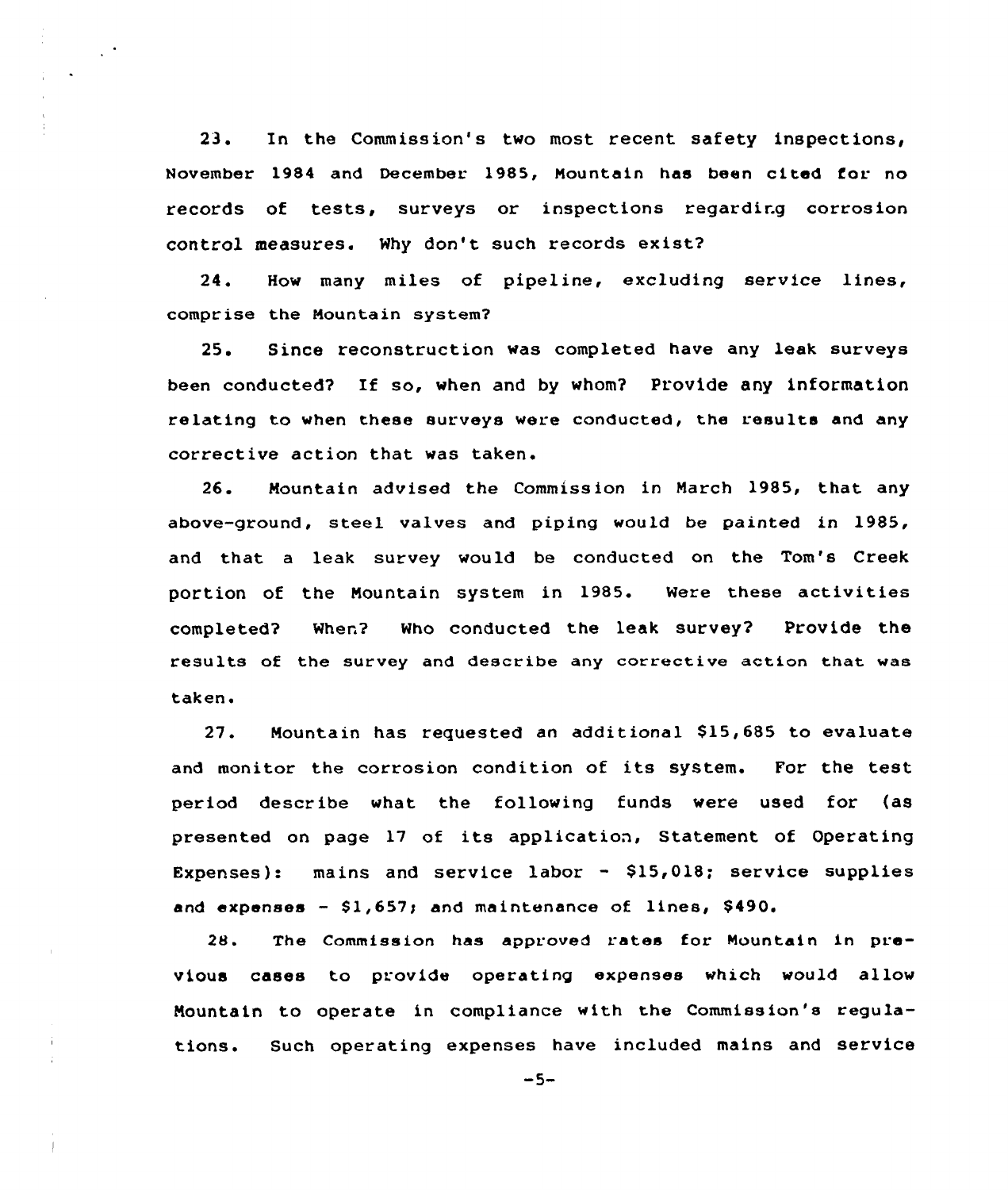labor, maintenance of lines and service supplies and expenses. Why haven't these funds been adequate to maintain an on-going corrosion control program?

 $\sim$   $^{\circ}$ 

29. What assistance did Mountain provide in Baldridge's submissian of its proposal for evaluation and monitoring of corrosian on the Mountain system?

30. Did Nountain request cost estimates for these services from any other firms? If so, from whom?

31. The effect on the average consumer bill of Mountain's proposed 29.89 percent increase in rates is \$12.68 more per month (as presented on page 25 af Mountain's application, Revenue Effect on New Rate) <sup>~</sup> What effect will this increase have on decreased usage per customer and customers leaving the system for another heating fuel? Has Mountain estimated the number of customers that may be lost?

32. Does the potential exist for Mountain to obtain any of its gas supplies from local production other than Kentucky West? Have any local producers approached Mountain about availability of supplies? If so, whom?

33. On page <sup>24</sup> of its application, Utility Plant, Nountain is using 10 years for depreciation purposes on regulators and meters. What is the basis for using l0 years? Why shouldn't the meters be depreciated over a longer period of time?

34. Provide meter test reports for the periods January <sup>1</sup> March 31, 1985; April 1 - June 30, 1985; and July 1 -September 30, 1985.

$$
-6-
$$